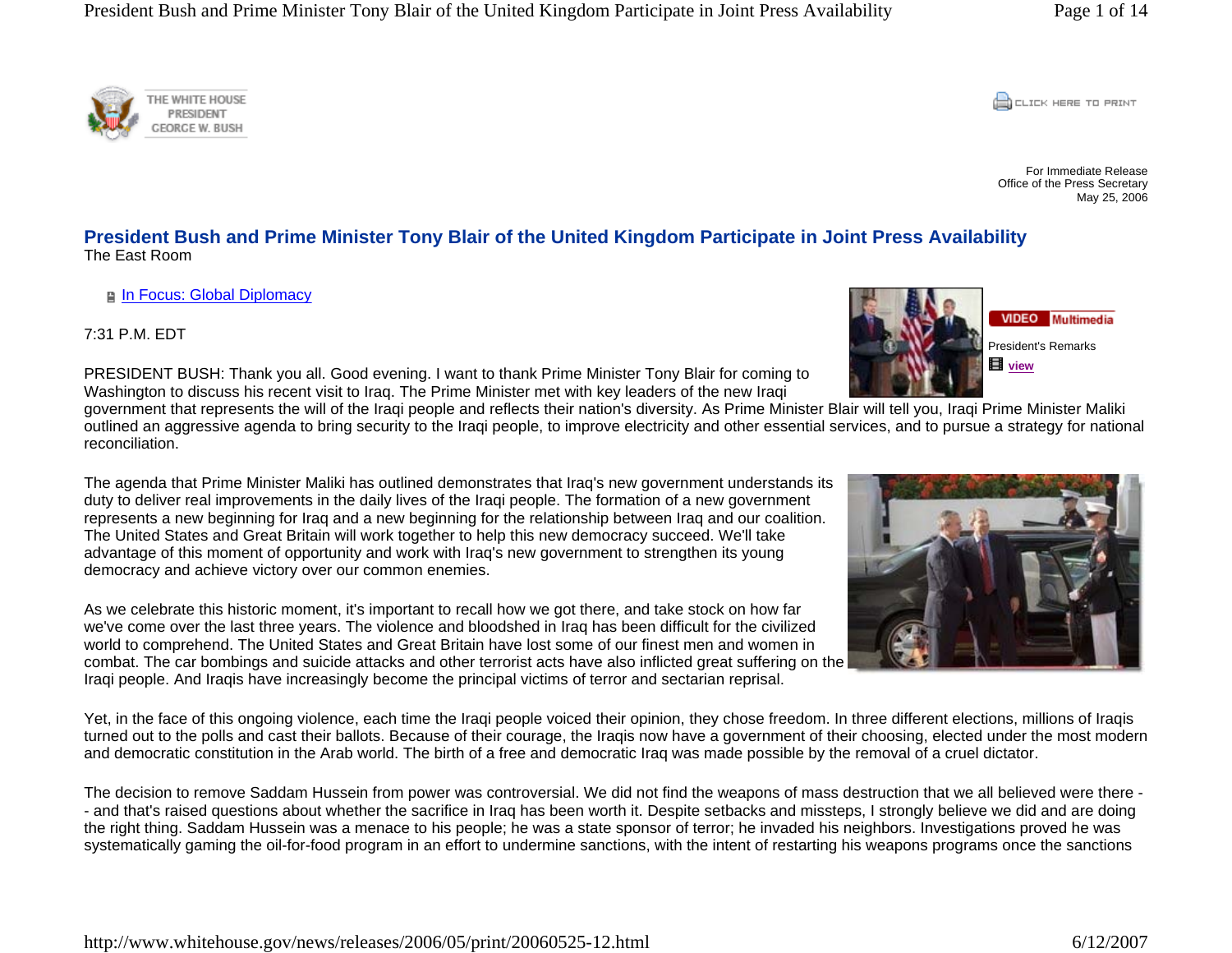collapsed and the world looked away.

If Saddam Hussein were in power today, his regime would be richer, more dangerous and a bigger threat to the region and the civilized world. The decision to remove Saddam Hussein was right.

But not everything since liberation has turned out as the way we had expected or hoped. We've learned from our mistakes, adjusted our methods, and have built on our successes. From changing the way we train the Iraqi security forces to rethinking the way we do reconstruction, our commanders and our diplomats in Iraq are constantly adapting to the realities on the ground. We've adapted our tactics, yet the heart of our strategy remains the same: to support the emergence of a free Iraq that can govern itself, sustain itself, and defend itself.

All our efforts over the past three years have been aimed towards this goal. This past weekend, the world watched as Iraqis stood up a free and democratic government in the heart of the Middle East. With our help, Iraq will be a powerful force for good in a troubled region, and a steadfast ally in the war on terror.

With the emergence of this government, something fundamental changed in Iraq last weekend. While we can expect more violence in the days and weeks ahead, the terrorists are now fighting a free and constitutional government. They're at war with the people of Iraq, and the Iraqi people are determined to defeat this enemy, and so are Iraq's new leaders, and so are the United States and Great Britain.

It is vital that Iraq's new government seize this opportunity to heal old wounds and set aside sectarian differences and move forward as one nation. As Prime Minister Maliki has made his priorities clear, we have learned they're the right priorities. He's said he will focus on improving the security situation in Baghdad and other parts of the country. He has declared he will use maximum force to defeat the terrorists. He's vowed to eliminate illegal militias and armed gangs. He wants to accelerate the training of the Iraqi security forces so they can take responsibility from coalition forces for security throughout Iraq. He wants to improve health care and housing and jobs, so the benefits of a free society will reach every Iraqi citizen.

Our coalition will seize this moment, as well. I look forward for continued in-depth discussions with Tony Blair, so we can develop the best approach in helping the new Iraqi government achieve its objectives. The new government of Iraq will have the full support of our two countries and our coalition, and we will work to engage other nations around the world to ensure that constitutional democracy in Iraq succeeds and the terrorists are defeated.

Mr. Prime Minister.

PRIME MINISTER BLAIR: Thank you, Mr. President, and can I say what a pleasure it is to be with you again at the White House. And thank you for your welcome.

As everyone knows, I was in Iraq earlier in this week, in Baghdad. And I was able to discuss with the new leaders of Iraq firsthand their experience and their hopes and expectations for the future. And I came away thinking that the challenge is still immense, but I also came away more certain than ever that we should rise to it. And though it is, at times, daunting, it is also utterly inspiring to see people from all the different parts of the community in Iraq -- the Sunni, the Shia, the Kurds -- sitting down together, all of them democratic leaders, democratically elected by their people; elected for a four-year term; elected and choosing to come together as a government of national unity, and completely determined to run their country in a different way for the future.





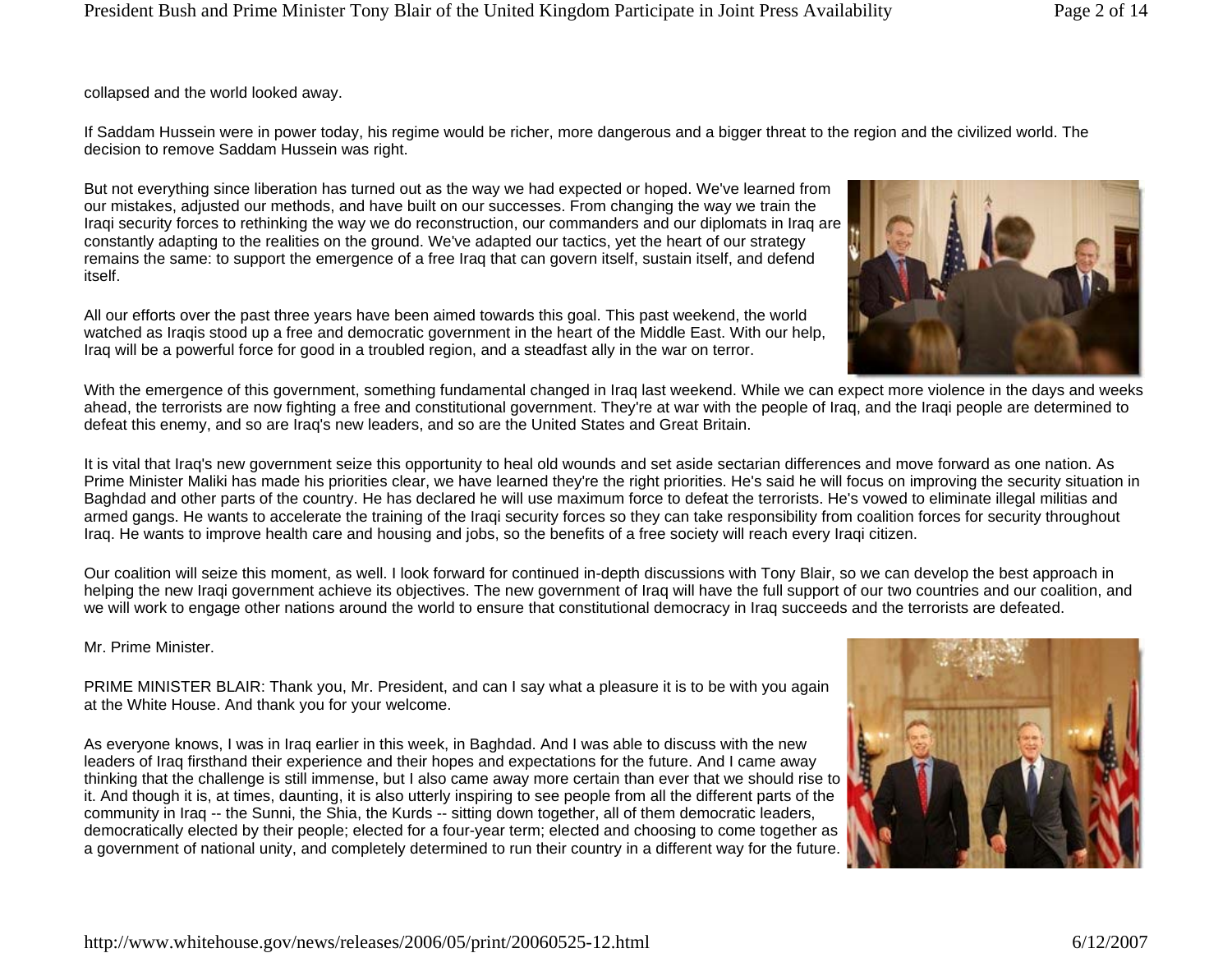Anybody who studies the program of the Iraqi government can't fail to see the similarities with the type of program that any of us would want to see for our countries. And what is remarkable about it is that they put the emphasis, of course, on the issues to do with economic recovery and reconstruction and all the problems of infrastructure that they have in their country, but they also very clearly commit themselves to reconciliation between the different parts of the country, to the fight against sectarianism, and to the defeat of terrorism.

And I think what is important now is to say that after three years, which have been very, very difficult indeed, and when at times it looked impossible for the democratic process to work, I think after these three years and the democratic process working and producing this government, then it is our duty, but it is also the duty of the whole of the international community, to get behind this government and support it, because the other thing that came across to me very strongly from talking to them was that the reason there is bloodshed and violence in Iraq is that the very forces that we are confronting everywhere, including in our own countries, who want to destroy our way of life, also want to destroy their hope of having the same type of life. In other words, the very forces that are creating this violence and bloodshed and terrorism in Iraq are those that are doing it in order to destroy the hope of that country and its people to achieve democracy, the rule of law and liberty.

And I think there is a pattern here for us in the international community. I know the decision to remove Saddam was deeply divisive for the international community, and deeply controversial. And there's no point in rehearsing those arguments over and over again. But whatever people's views about the wisdom of that decision, now that there is a democratic government in Iraq, elected by its people, and now they are confronted with those whose mission it is to destroy the hope of democracy, then our sense of mission should be equal to that and we should be determined to help them defeat this terrorism and violence.

And I believe very, very strongly, indeed -- even more so having talked to the leaders there and now coming back and examining our own situation and how we help -- I'm more than ever convinced that what is important for them in Iraq is to know that we will stand firm with them in defeating these forces of reaction.

I believe the same, incidentally, is true of the struggle in Afghanistan, where, again, exactly the same forces of

terrorism and reaction want to defeat the hopes of people for progress. I would also like to think -- and this is something the President and I were discussing earlier, we will carry on discussing over tonight and tomorrow -- and that is the importance of trying to unite the international community behind an agenda that means, for example, action on global poverty in Africa, and issues like Sudan; it means a good outcome to the world trade round, which is vital for the whole of the civilized world, vital for developing countries, but also vital for countries such as ourselves, for progress in the Middle East, and for ensuring that the global values that people are actually struggling for today in Iraq are global values we take everywhere and fight for everywhere that we can in our world today.

So I would like to pay tribute also to the work that our forces do there. I think both our countries can be immensely proud of their heroism and their commitment and their dedication.

But one very interesting thing happened to me when I was there and talking to some of our armed forces, and talking, also, to the Iraqi soldiers that were working alongside them, and that is, for all the differences in culture and background and nationality, both of them were working together in a common cause, and that was to help a country that was once a brutalized dictatorship, become a country that enjoys the same rights and the same freedoms that we take for granted here, and in the United Kingdom. And for all the hardship and the challenge of the past few years, I still think that is a cause worth standing up for.

Thank you, Mr. President.





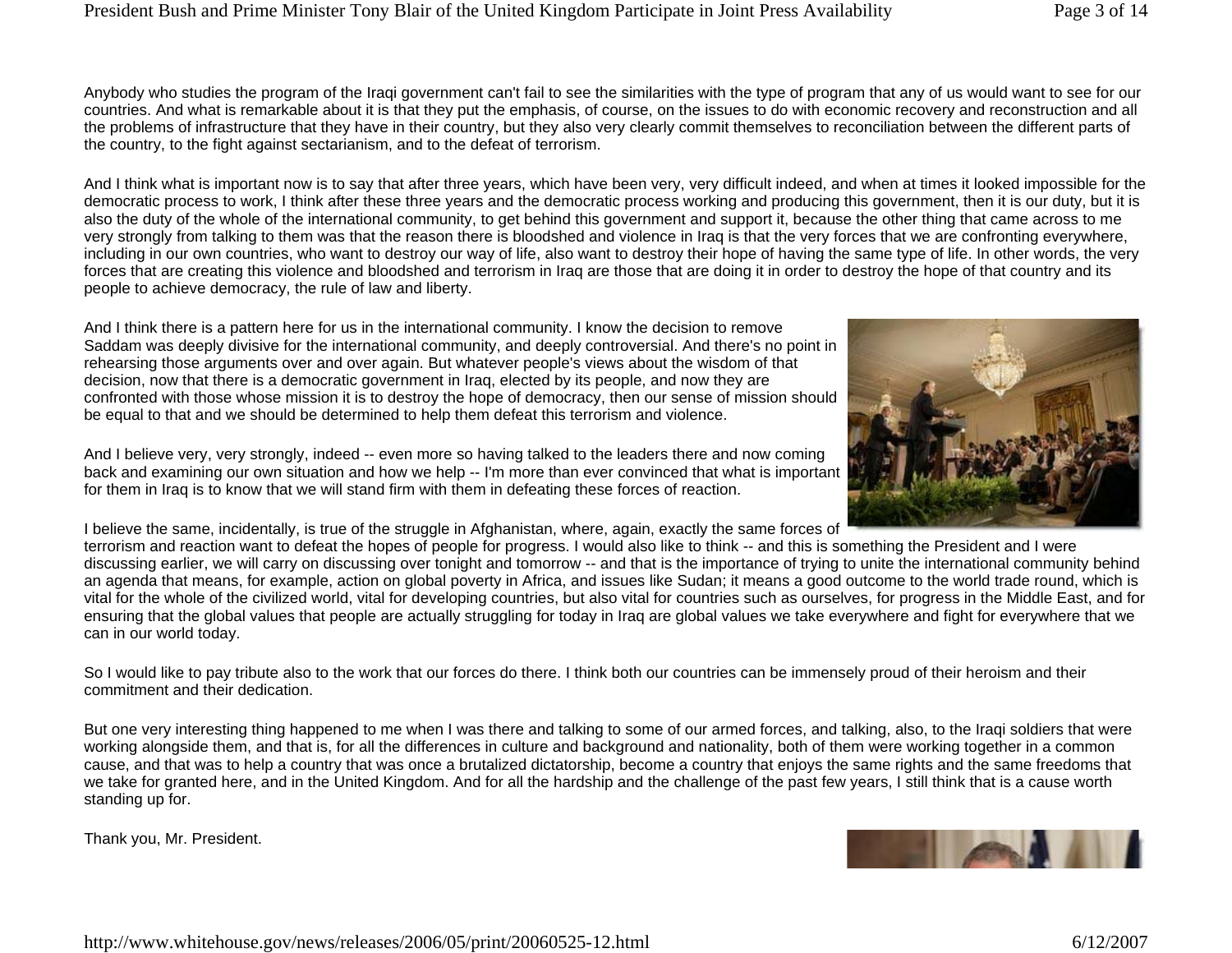# PRESIDENT BUSH: Terry.

Q Mr. President, Pentagon officials have talked about prospects for reducing American forces in Iraq to about 100,000 by year's end. Does the formation of a unity government in Iraq put you on a sound footing to achieve that number?

And Mr. Prime Minister, is it realistic to think that Iraqi forces will be able to take control of all Iraq by the end of next year as Mr. Malaki suggests?

PRESIDENT BUSH: First of all, we're going to work with our partners in Iraq, the new government, to determine the best way forward in achieving an objective, which is an Iraq that can govern itself and sustain itself and defend itself.

I have said to the American people, as the Iraqis stand up, we'll stand down. But I've also said that our commanders on the ground will make that decision. And I have -- we'll talk to General Casey once he is -- conferred with the new government of Iraq. They don't have a defense minister yet; they're in the process of getting a defense minister. So it probably makes a lot of sense for our commander on the ground to wait until their defense structure is set up before we discuss with them, and he with me, the force levels necessary to achieve our objective.

### Q So the 100,000 --

PRESIDENT BUSH: That's some speculation in the press that I -- they haven't talked to me about. And as the Commander-in-Chief, they eventually will talk to me about it. But the American people need to know that we'll keep the force level there necessary to win. And it's important for the American people to know that politics isn't going to make the decision as to the size of our force level. The conditions on the ground will make the decision. And part of the conditions on the ground, Terry, is a new government, and we believe the new government is going to make a big difference in the lives of the Iraqi people.

I told you earlier that when you attack an Iraqi now, you're at war with an Iraqi government that's constitutionally elected. And that's a different attitude from the way it's been in the past.

PRIME MINISTER BLAIR: I think it's possible for the Iraqi security forces to take control progressively of their country. That's exactly the strategy we've outlined at the beginning. And I think it's possible to happen in the way that Prime Minister Maliki said. For that to happen, obviously, the first thing that we need is a strong government in Baghdad that is prepared to enforce its writ throughout the country. My very strong feeling, having talked to the leaders there, is that they intend theirs to be such a government.

Secondly, what they intend is to come down very hard on those people who want to create the circumstances where it's difficult for the Iraqi forces to be in control. And the truth of the matter is there is no excuse now for anyone to engage in violence in Iraq. I mean, if people's worry is to do with being excluded from the political process, everybody has got their place in the political process today. And, obviously, there are still issues to do with the capability of the Iraqi forces, but all the time they are building up, both in number and in capability, and we've got to support that all the way through.



But I'll tell you one interesting thing from talking to all the different groups -- because sometimes, certainly in our country, the impression is given that the Iraqi people wish that we were gone from Iraq and weren't there any longer in support of the Iraqi government or the Iraqi forces. Not a single one of the people I talked to, not one of the political leaders, from whatever part of the spectrum in Iraq that I talked to -- and these are all people from all the different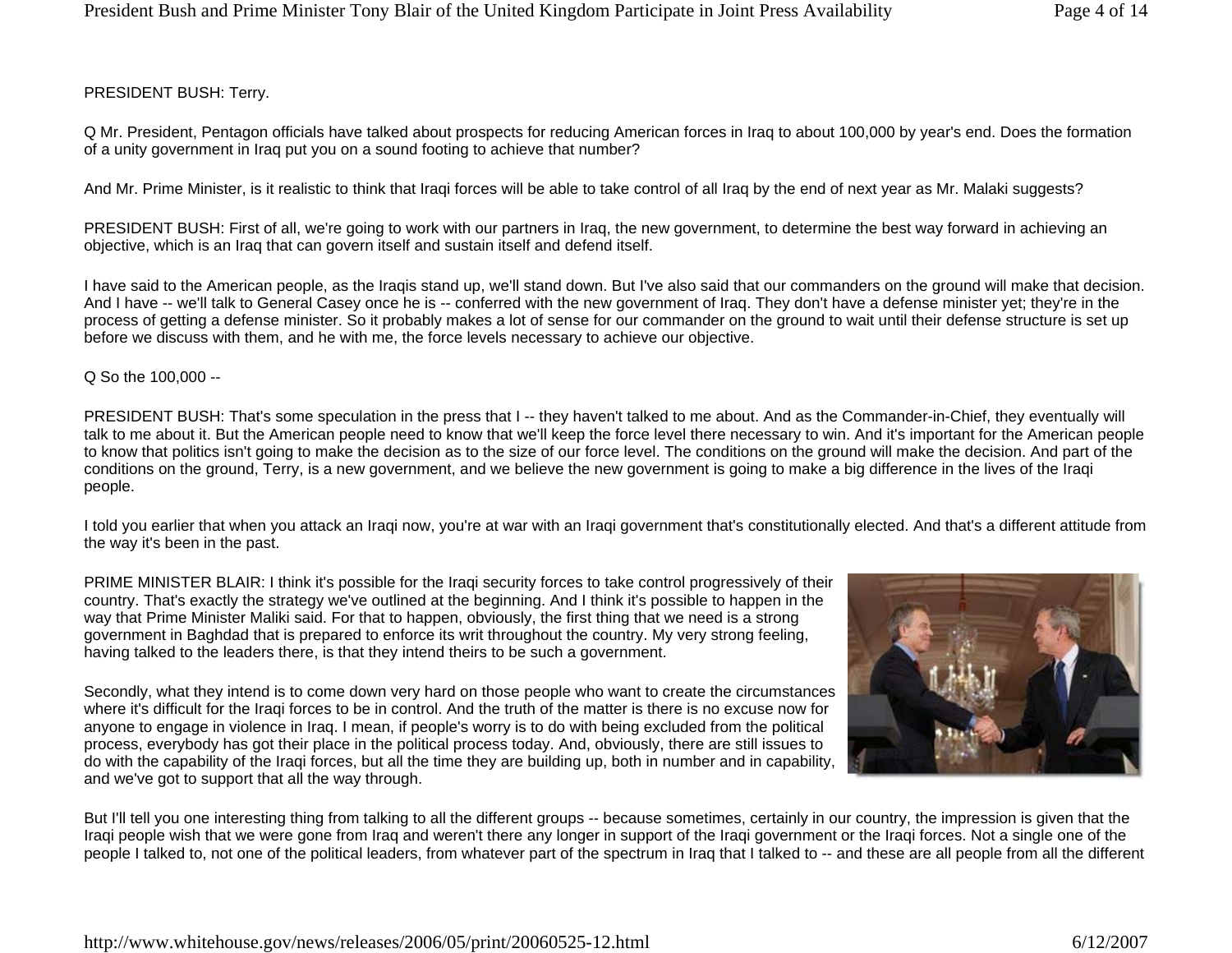communities elected by their people -- not one of them wanted us to pull out precipitately. All of them wanted us to stick with it and see the job done.

Now, of course, they want to take back control of their own country fully -- and we want them to do that. But when Prime Minister Maliki talked about an objective timetable, what he meant was a timetable governed by conditions on the ground. And we will be working with them now in the coming period of time to see how we can put that framework together. But they have a very, very clear sense of what they want the multinational force to do. They want us there in support until they've got the capability, and then they want us to leave and them to take full charge of their country. And I believe that can happen.

Q One gets a clear sense of your mutual relief that a government has now been formed, an elected government has been formed in Iraq. But, nonetheless, the current Secretary General of the United Nations has said that he believes that the invasion of Iraq was probably illegal. When you look at your legacy and you look ahead to the reforms in the United Nations you want to see, are you really saying that what you'd actually like to see is a United Nations which could take preemptive action legally?

PRIME MINISTER BLAIR: I think what we need to do is to recognize that there are threats in our world today that require us to act earlier and more effectively. And I think we can debate the institutional structure within which that should happen in the United Nations and elsewhere, but I also think that when we look at this global terrorism that we face, there is -- to me, at any rate -- a very clear link between the terrorism that is afflicting virtually every country in the Western world, either in actuality or potentially, the terrorism that is happening all over different countries of the Middle East and in Asia and elsewhere, and the terrorism that is there in Iraq and Afghanistan.

And one of the things I think, certainly for our people they find most difficult to understand, is, they will say, well, is it -- can it be worth everything that we are doing? I mean, it's such a huge sacrifice that is being made. Can it be worth it? And I think the answer to that is, it is worth it to those engaged in this violence and terrorism to try to stop us, and we should have the same faith and confidence in our determination to succeed as they have in their determination to make us fail.

And I think that is an issue for the whole of the international community, because I've got no doubt at all that if we do succeed, as I believe that we will in Iraq, difficult though it will be, and we succeed in Afghanistan, then the whole of this global terrorism will suffer a defeat. And that's why I think we need an international community that's capable of recognizing these problems and acting on them.

PRESIDENT BUSH: I'd like to see a United Nations that's effective, one that joins us in trying to rid the world of tyranny, one that is willing to advance human rights and human dignity at its core, one that's an unabashed organization -- is unabashed in their desire to spread freedom. That's what I'd like to see, because I believe that freedom will yield to peace. I also believe freedom is universal. I don't believe freedom is just a concept only for America or Great Britain. It's a universal concept. And it troubles me to know that there are people locked in tyrannical societies that suffer. And the United Nations ought to be clear about its desire to liberate people from the clutches of tyranny. That's what the United Nations ought to be doing, as far as I'm concerned.

#### Yes, Steve.

Q Thank you, Mr. President. How close are you to an agreement on a package of incentives for Iran? And what does Iran stand to gain if it were to give up its enrichment program? And why are you ignoring these recent back-channel overtures from Iran?

PRESIDENT BUSH: We spent a great deal of time talking about the Iranian issue, and one of the goals that Tony and I had was to convince others in the world that Iran, with a nuclear weapon, would be very dangerous, and therefore, we do have a common goal. And the fundamental question is, how do you achieve that goal, obviously. We want to do it diplomatically.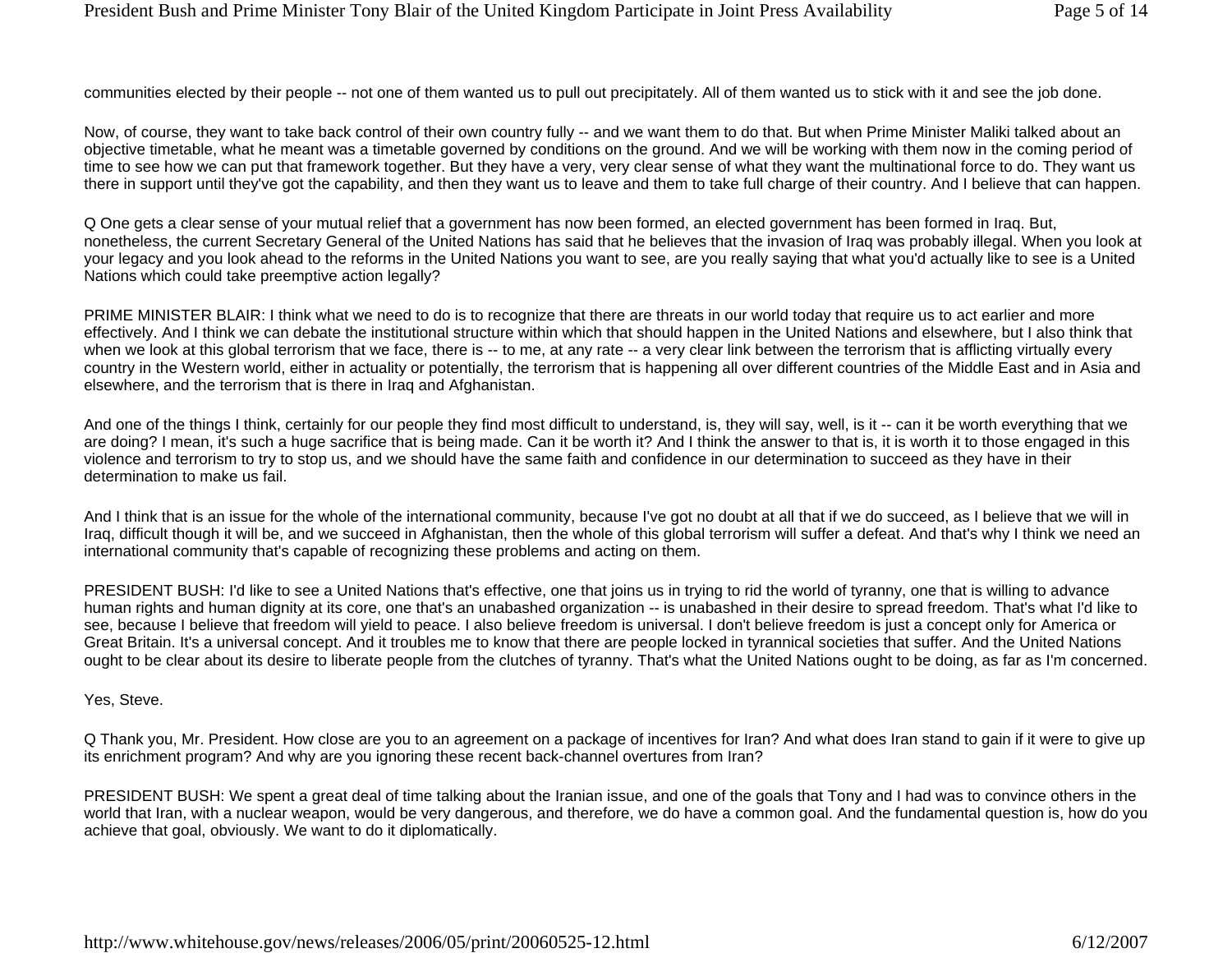Right now, we, as a matter of fact, spent a lot of time upstairs talking about how to convince the Iranians that this coalition we put together is very serious. One option, of course, is through the United Nations Security Council. And we strategized about how do we convince other partners that the Security Council is the way to go if the Iranians won't suspend like the EU3 has asked them to do. The Iranians walked away from the table. They're the ones who made the decision, and the choice is theirs. Now, if they would like to see an enhanced package, the first thing they've got to do is suspend their operations, for the good of the world. It's incredibly dangerous to think of an Iran with a nuclear weapon.

And therefore, Steve, to answer your questions, of course, we'll look at all options, but it's their choice right now. They're the folks who walked away from the table. They're the ones who said that, your demands don't mean anything to us.

Now, in terms of -- you said back channels --

Q Back-channel overtures.

PRESIDENT BUSH: Well, I read the letter of the President and I thought it was interesting. It was, like, 16 or 17 single-spaced typed pages of -- but he didn't address the issue of whether or not they're going to continue to press for a nuclear weapon. That's the issue at hand.

And so it's -- we have no beef with the Iranian people. As a matter of fact, the United States respects the culture and history of Iran, and we want there to be an Iran that's confident, and an Iran that answers to the needs of the -- we want women in Iran to be free. At the same time, we're going to continue to work with a government that is intransigent, that won't budge. And so we've got to continue to work to convince them that we're serious; that if they want to be isolated from the world, we will work to achieve that.

Q Should this enhanced package include a light-water reactor and a security guarantee?

PRESIDENT BUSH: Steve, you're responding to press speculation. I've just explained to you that the Iranians walked away from the table, and that I think we ought to be continuing to work on ways to make it clear to them that they will be isolated. And one way to do that is to continue to work together through the United Nations Security -- if they suspend and have the IAEA in there making sure that the suspension is real, then, of course, we'll talk about ways forward, incentives.

Q Prime Minister, you've both talked a little about the U.N. I know that you believe the U.N. needs vigorous leadership and you're going to pick up on these themes in your speech tomorrow. Is that a job application? And, if not --

PRESIDENT BUSH: Wait a minute. (Laughter.)

Q -- do you both have a sense -- do you have someone in mind? And, if not, how are you going to get the reform at the U.N. you want to see?

PRIME MINISTER BLAIR: No, no and I'm not sure -- (laughter) -- is the answer to those ones. Look, what we want to do is to make sure the U.N. is an effective instrument of multilateral action. That's what everyone wants to see. And the fact is there are multiple problems in the world; they require the international community to respond on a collective basis -- but you've got to have an effective set of multilateral institutions to do that. And that's true whether you're tackling global poverty or trying to resolve disputes or, indeed, when you're dealing with issues like Iran.

The whole point about the international community today is that these problems are urgent, they need to be tackled. If they're not tackled the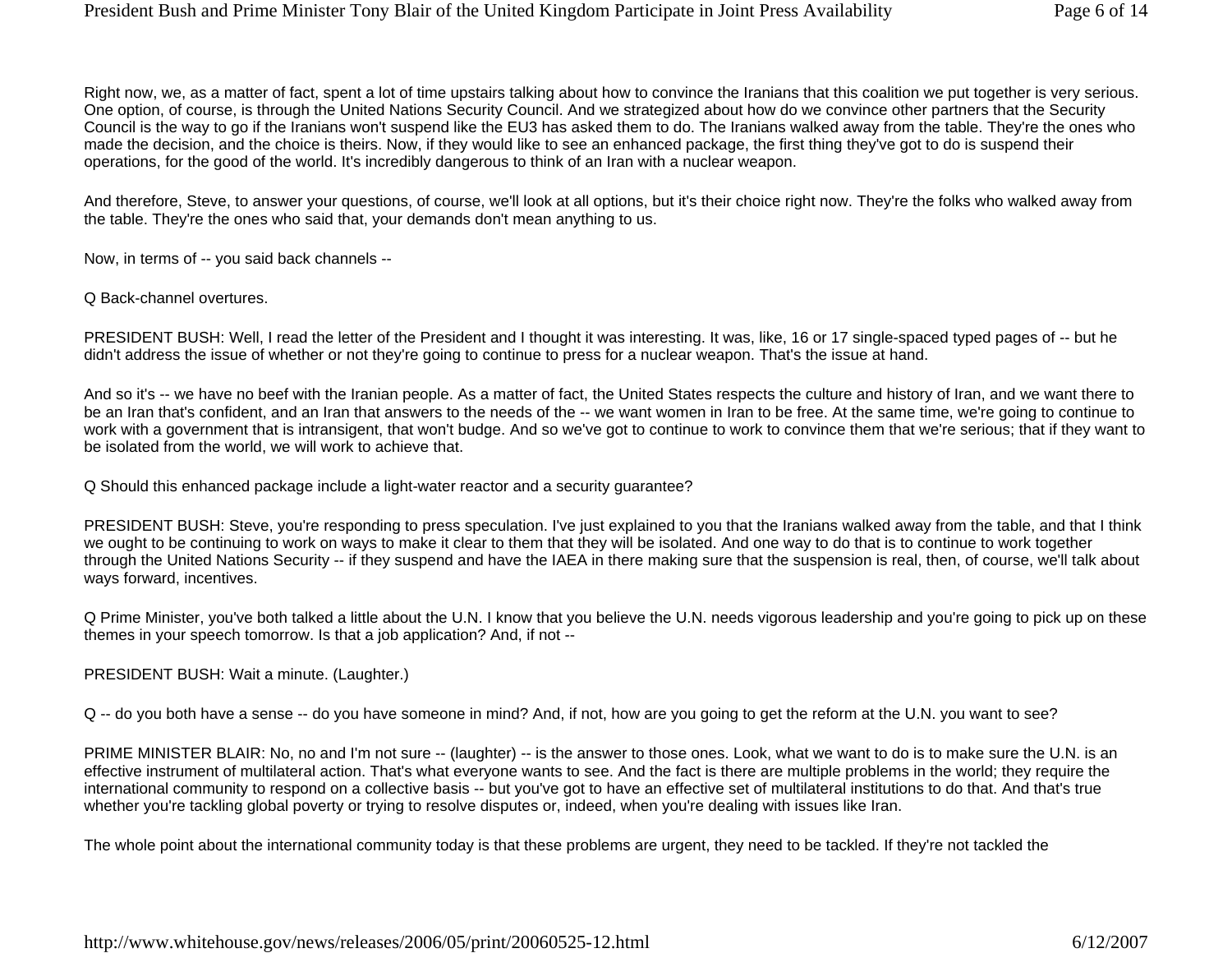consequences are very quickly felt around the world, and you've got to have institutions that are capable of taking them on and tackling them and getting action taken.

Now, we were just talking about Iran a moment ago. I mean, we want to have this resolved through the process of the multilateral institutions. There's a way we can do this. I mean, after all, we are the ones saying the Atomic Energy Authority, their duties and obligations they lay upon Iran should be adhered to. And we've got absolutely no quarrel with the Iranian people. The Iranian people are a great people; Iran is a great country. But it needs a government that is going to recognize that part of being a great country is to be in line with your international obligations, and to cease supporting those people in different parts of the world who want, by terrorism and violence, to disrupt the process of democracy.

So I think that our position with Iran is a very reasonable one, and we want to see how we can make progress and help them to do the things that we believe that they should do, but they must understand that the will of the international community is sure and is clear, and that is that the obligations that are upon them have got to be adhered to.

PRESIDENT BUSH: Stretch.

Q Thank you, Mr. President.

PRESIDENT BUSH: I call him Stretch.

Q And I've been called worse. (Laughter.) Has Treasury Secretary Snow given you any indication that he intends to leave his job any time soon?

#### PRESIDENT BUSH: Secretary of Treasury Snow?

Q Has he given you any indication he intends to leave his job any time soon? And related to that, Americans -- macroeconomic numbers are indeed good, but many Americans are concerned, increasingly concerned about rising health care costs, costs of gasoline. And does that make it hard for your administration, Treasury Secretary Snow, and everyone else to continue to talk up the economy?

PRESIDENT BUSH: No, he has not talked to me about resignation. I think he's doing a fine job. After all, our economy is -- it's strong. We grew at 3.5 percent last year; a good, strong first quarter this year. We added five -- 2.5 million new jobs, we've got 4.7 percent unemployment rate nationwide. Productivity is up, home ownership is high, small businesses are doing well. He's done a fine job.

And our -- obviously, people are concerned about rising fuel prices -- all the more reason to get off oil and to promote alternatives, such as ethanol or battery technologies that will enable us to drive the first 40 miles on electricity. We're spending about \$1.2 billion over the next 10 years to develop hydrogen fuel cells. We want -- we need to get away from hydrocarbons here in America, for economic security, for national security, and for environmental reasons, as well.

One way we could help alleve gasoline prices here in America is for the Congress to pass some regulatory relief so we can actually expand refining capacity. We haven't built a new refinery here since the 1970s. And curiously enough, when demand for a product goes up with tight supply, price follows. And so we put out some logical ways for Congress to work with the administration to relieve price pressures on gasoline.

As far as health care goes, there are some practical ways to deal with health care costs, and one of the most practical ways is to get rid of these junk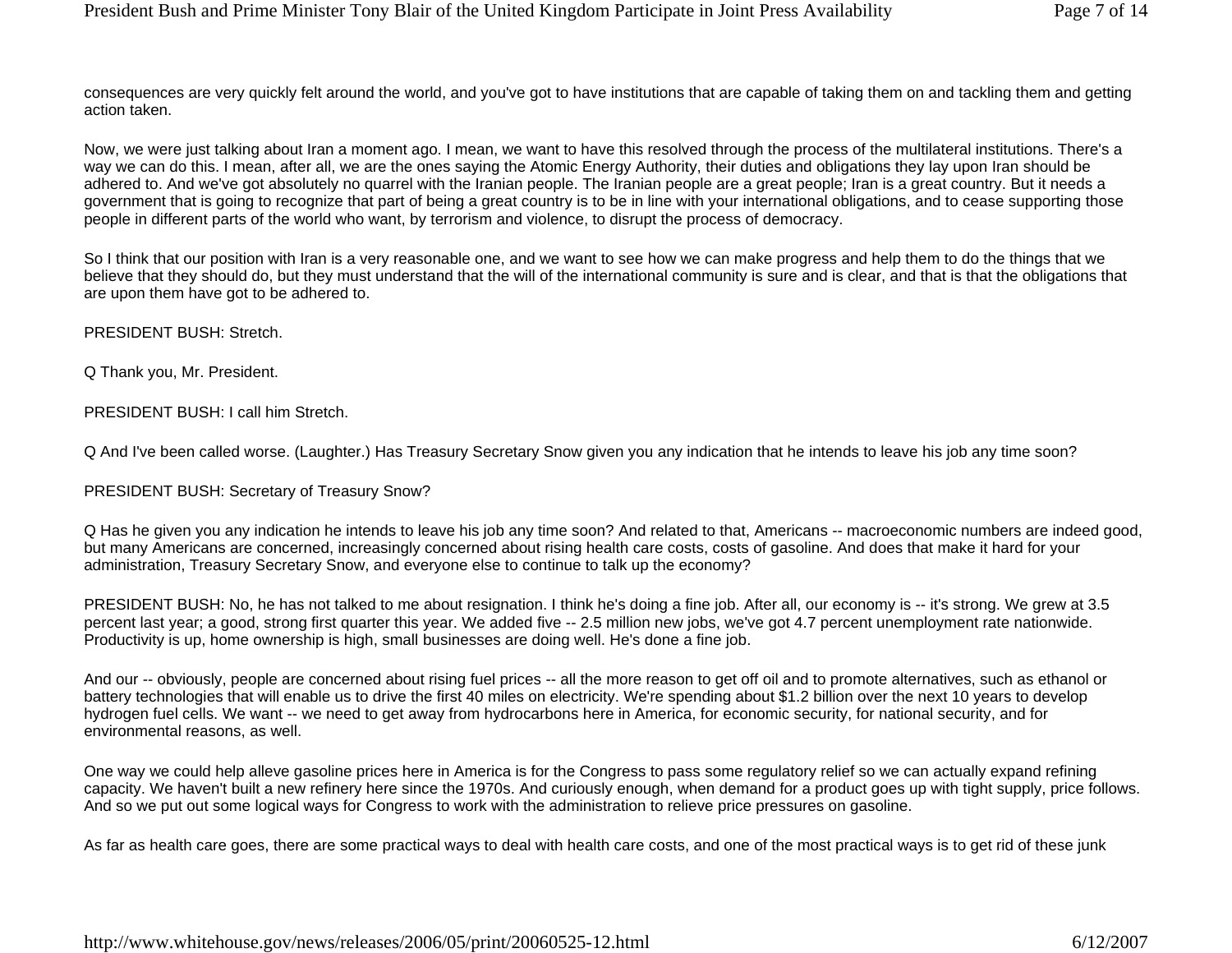lawsuits that are running good doctors out of practice and running up the price of medicine. Passed it out of the House. They can't get it out of the Senate because the lawyers won't let it out. But we put forth a common-sense practice to deal with rising health care costs, as well.

Q You both presented the Iraqi government as a substantial vindication of the conflict. Do you also accept, as a matter of harsh political reality, that the Iraq conflict has also left both of you politically weakened and, whether justly or unjustly, less able to give the kind of moral leadership that you're discussing today?

PRESIDENT BUSH: No question that the Iraq war has created a sense of consternation here in America. I mean, when you turn on your TV screen and see innocent people die, day in and day out, it affects the mentality of our country.

But here's what they're asking in America. They're asking, can we win? That's what they want to know. Do we have a strategy for victory? And so the talk about the unity government -- you might remember there was some -- a lot of speculation as to whether there would even be a unity government. A couple of months ago, people were saying, well, they can't even get a unity government going. But we have a unity government -- a Kurd President, a Prime Minister who is a Shia, a Speaker who is a Sunni. These are strong leaders. It's an indication that progress is being made.

Part of progress, of course, is on the political track. You know, we had elections in Iraq; 12 million people voted last December. Now, it seems like an eternity ago, I know, like a decade. But that's not all that long ago in the larger scope of things. Twelve million people said, we want to be free. It was an astounding moment. And this unity government is now formed, as a result of those elections, under a constitution approved by the Iraqi people. That's progress. It's certainly a far sight from the days of a tyrant who killed hundreds of thousands of his own people and used weapons of mass destruction and threatened the neighborhood. I mean, that is progress.

No question, however, that the suiciders and the killers and the IEDs and the deaths have an effect on the American people. But one of the reasons that I appreciate Tony coming is that he brings a fresh perspective of what he saw, and the American people need to know we are making progress toward a goal of an Iraq that can defend itself, sustain itself and govern itself. That will deny the terrorists a safe haven.

You know, al Qaeda has made it clear what their intentions are in Iraq. I'm sure you've read some of the intercepts that are laid out there for people to see. And they have made it clear that it's just a matter of time for countries like Great Britain and the United States to leave. In other words, if they make life miserable enough, we'll leave. And they want us to leave because they want a safe haven from which to launch attacks, not only on us, but on moderate Muslim governments, as well. These people are totalitarians. They're Islamic fascists. They have a point of view, they have a philosophy, and they want to impose that philosophy on the rest of the world. And Iraq just happens to be a -- one of the battles in the war on terror.

And Tony brings up a good point: Why are they resisting so hard, what is it about democracy they can't stand? Well, what they can't stand about democracy is this: Democracy is the exact opposite of what they believe. They believe they can impose their will, they believe there's no freedom of religion, they believe there's no women's rights. They have a -- they have a dark vision of the world, and that's why they're resisting so mightily.

So yes, I can understand why the American people are troubled by the war in Iraq. I understand that. But I also believe the sacrifice is worth it and is necessary, and I believe a free Iraq is not only going to make ourselves more secure, but it's going to serve as a powerful example in the Middle East.

You know, foreign policy, for awhile, just basically said, if it seems okay on the surface, just let it be. And guess what happened? There was resentment and hatred that enabled these totalitarians to recruit and to kill, which they want to continue to do to achieve their objectives. And the best way to defeat them in the long run is through the spread of liberty.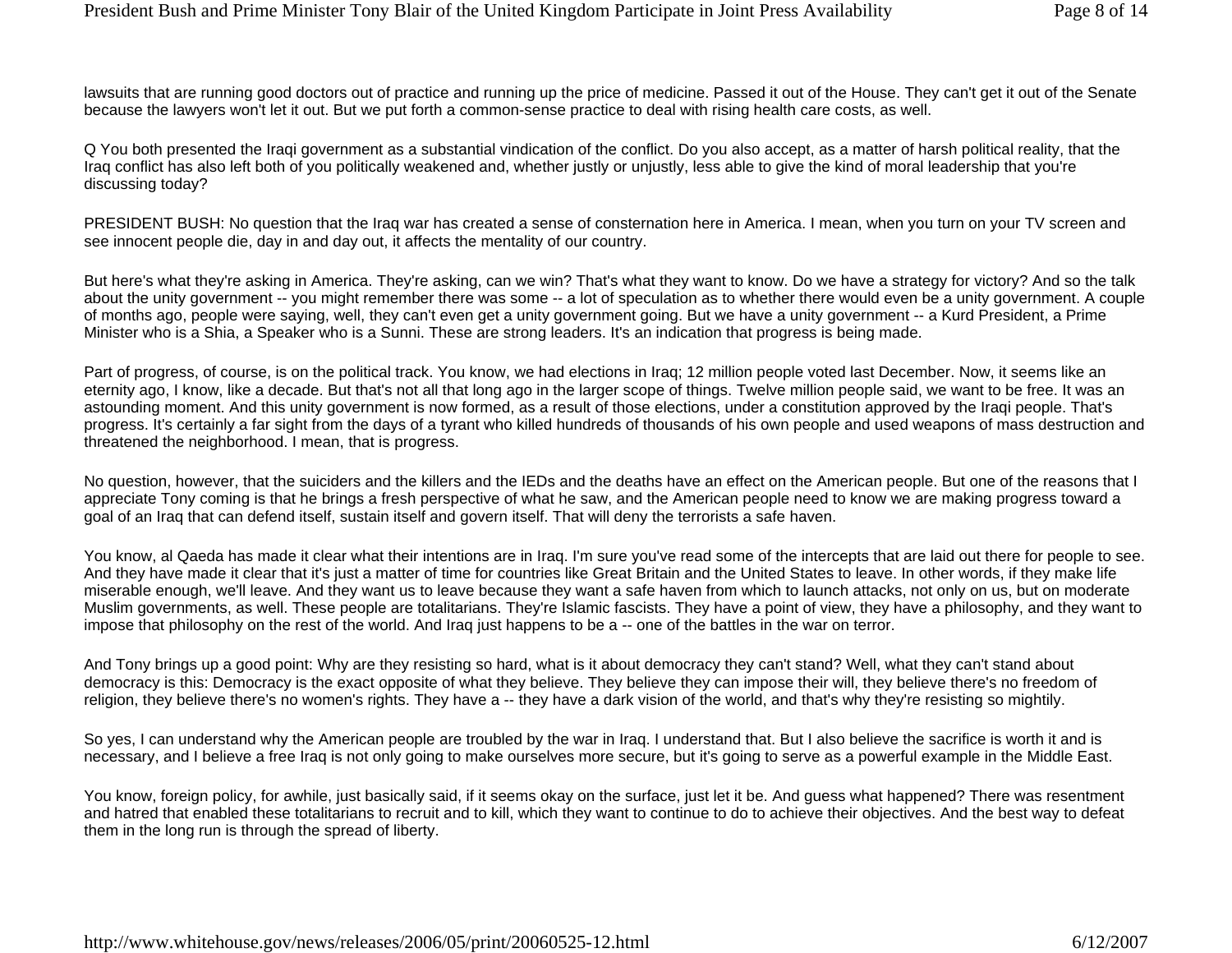And liberty has had the capacity to change enemies to allies. Liberty has had the capacity to help Europe become whole, free, and at peace. History has proven that freedom has got the capacity to change the world for the better, and that's what you're seeing.

You know, the amazing thing about dealing with Prime Minister Blair is never once has he said to me on the phone, we better change our tactics because of the political opinion polls. And I appreciate that steadfast leadership. And I appreciate somebody who has got a vision, a shared vision, for how to not only protect ourselves in the war on terror, but how to make the world a better place.

PRIME MINISTER BLAIR: I don't really think it's a matter of our vindication. I think, in a way, that's the least important part of it. But I do think that occasionally we should just take a step back and ask, why are we doing this? Why is it so important?

Saddam was removed from power three years ago. Since then, incidentally, our forces have been there with the United Nations mandate and with the consent of the Iraqi government, itself, the Iraqi government, becoming progressively more the product of direct democracy.

So whatever people thought about removing Saddam -- you agree with it, you didn't agree with it for these last three years, the issue in Iraq has not been, these people are here without any international support, because we haven't had any United Nations resolution governing our presence there. The issue is not, you're there, but the Iraqi people don't want you there, because the Iraqi government, and now this directly-elected Iraqi government has said they want us to stay until the job is done.

So why is it that for three years, we have had this violence and bloodshed? Now, people have tried to say it's because the Iraqi people -- you people, you don't understand; you went in with this Western concept of democracy and you didn't understand that their whole culture was different, they weren't interested in these types of freedom. These people have gone out and voted -- a higher turnout, I have to say -- I'm afraid to say, I think, than either your election or mine. These people have gone out and voted --

PRESIDENT BUSH: Which one? 2000 or 2004? (Laughter.)

PRIME MINISTER BLAIR: I think both of them.

PRESIDENT BUSH: I think you're right. (Laughter.)

PRIME MINISTER BLAIR: They have gone out and voted despite terrorism, despite bloodshed, despite literally the prospect of death for exercising their democratic right.

So they have kept faith with the very democratic values that we say we believe in, and the people trying to wrest that democracy from them are opposed to absolutely everything we stand for and everything the Iraqi people stand for.

So what do we do in response to this? And the problem we have is very, very simple. A large part of the perspective with which we look at this is to see every act of terrorism in Iraq, every piece of ghastly carnage on our television screens, every tragic loss of our own forces -- we see that as a setback and as a failure when we should be seeing that as a renewed urgency for us to rise to the challenge of defeating these people who are committing this carnage. Because over these past three years, at every stage, the reason they have been fighting is not, as we can see, because Iraqi people don't believe in democracy, Iraqi people don't want liberty. It is precisely because they fear Iraqi people do want democracy, Iraqi people do want liberty.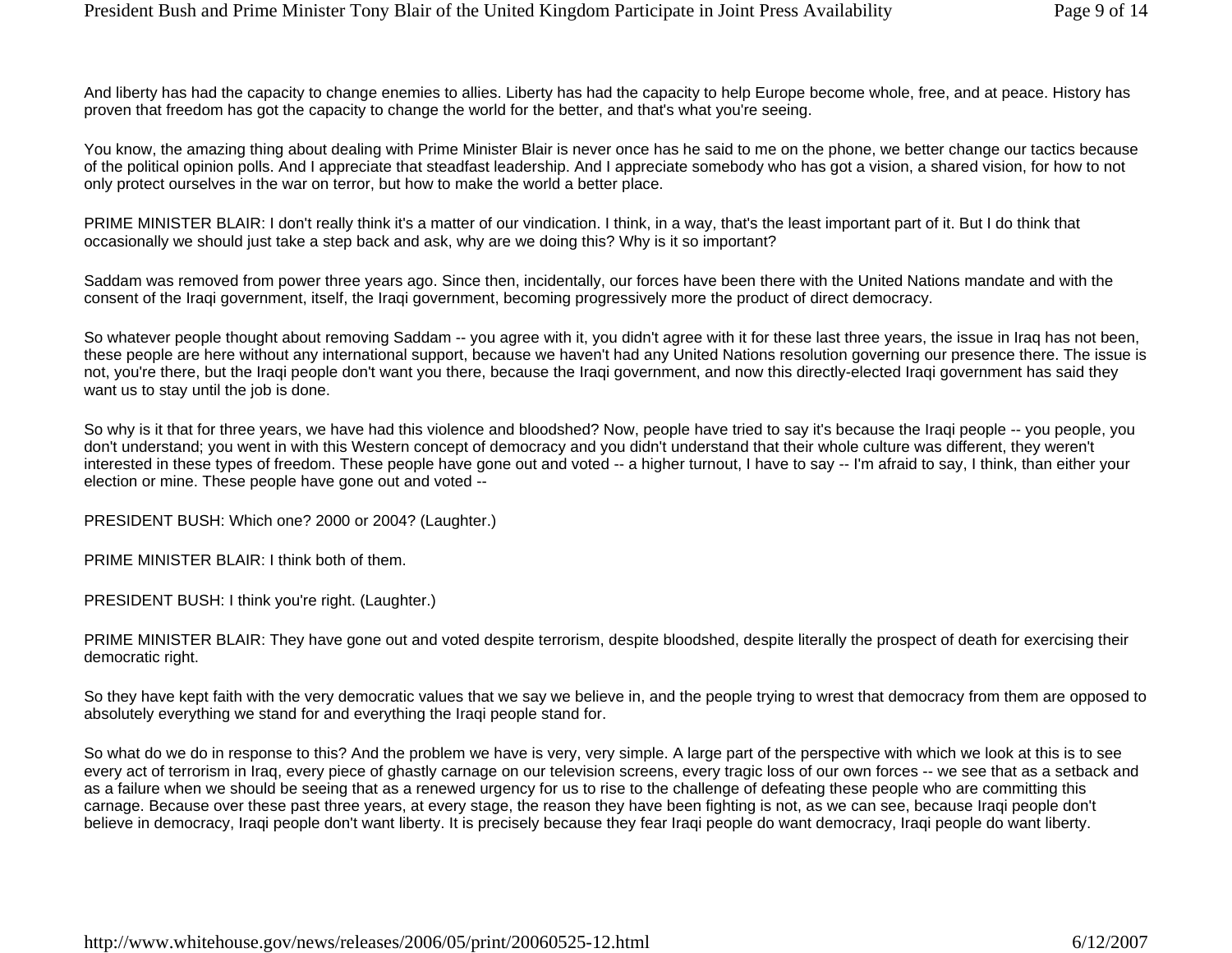And if the idea became implanted in the minds of people in the Arab and Muslim world that democracy was as much their right as our right, where do these terrorists go? What do they do? How do they recruit? How do they say, America is the evil Satan? How do they say the purpose of the West is to spoil your lands, wreck your religion, take your wealth? How can they say that? They can't say that.

So these people who are fighting us there know what is at stake. The question is, do we?

PRESIDENT BUSH: I'm going to say, that was a great answer. (Laughter.)

PRIME MINISTER BLAIR: Yours was pretty good, too. (Laughter.)

Q You have your chance now. (Laughter.)

PRESIDENT BUSH: Another chance -- good. Well, thank you, Martha.

Q Mr. President, you have said time and time again, and again tonight, when Iraqi forces stand up, coalition forces can start standing down.

#### PRESIDENT BUSH: Right.

Q But the fact is, you have been standing up Iraqi forces in great numbers. The administration says you have hundreds of thousand trained and equipped, tens of thousand leading the fight. And yet, during the same period they've been standing up there has not been a substantial decrease in U.S. and coalition forces. So what does that tell us about how meaningful the figures are on Iraqi troops? And what does that tell us about a potential for a drawdown?

PRESIDENT BUSH: It tells you that the commanders on the ground are going to make the decision, that's what that tells you. And when they feel comfortable in recommending to me fewer troops, I will accept that. But they're going to make that recommendation based upon the conditions on the ground. I know I keep saying that, and it probably bores you that I keep giving the same answer, but I haven't changed my opinion.

I talk to our commanders all the time. They feel strongly that the Iraqi army is getting better. It's hard to have a command and control system with an Iraqi army when you don't have a defense minister. And so Mr. Maliki is going to have to pick one soon. And then our commanders will gauge as to whether or not the command and control structure is sufficient to be able to enable the Iraqis to take more of the fight. They are taking more of the fight, by the way. They're in more provinces than ever before. They're taking over more territory. They're taking over more missions. There are some gaps that we need to continue to work on to fill -- the transportation issue is going to need to be dealt with over time.

All I can report to you is what General Casey -- in whom I have got a lot of confidence -- tells me, and that is the Iraqis are becoming better and better fighters. And at some point in time, when he feels like the government is ready to take on more responsibility and the Iraqi forces are able to help them do so, he will get on the telephone with me and say, Mr. President, I think we can do this with fewer troops. We've been up to 165,000 at one point; we're at about 135,000 now.

#### Q (Inaudible.)

PRESIDENT BUSH: Hold on for a second. Actually, he moved some additional troops from Kuwait into Baghdad. Conditions on the ground were such that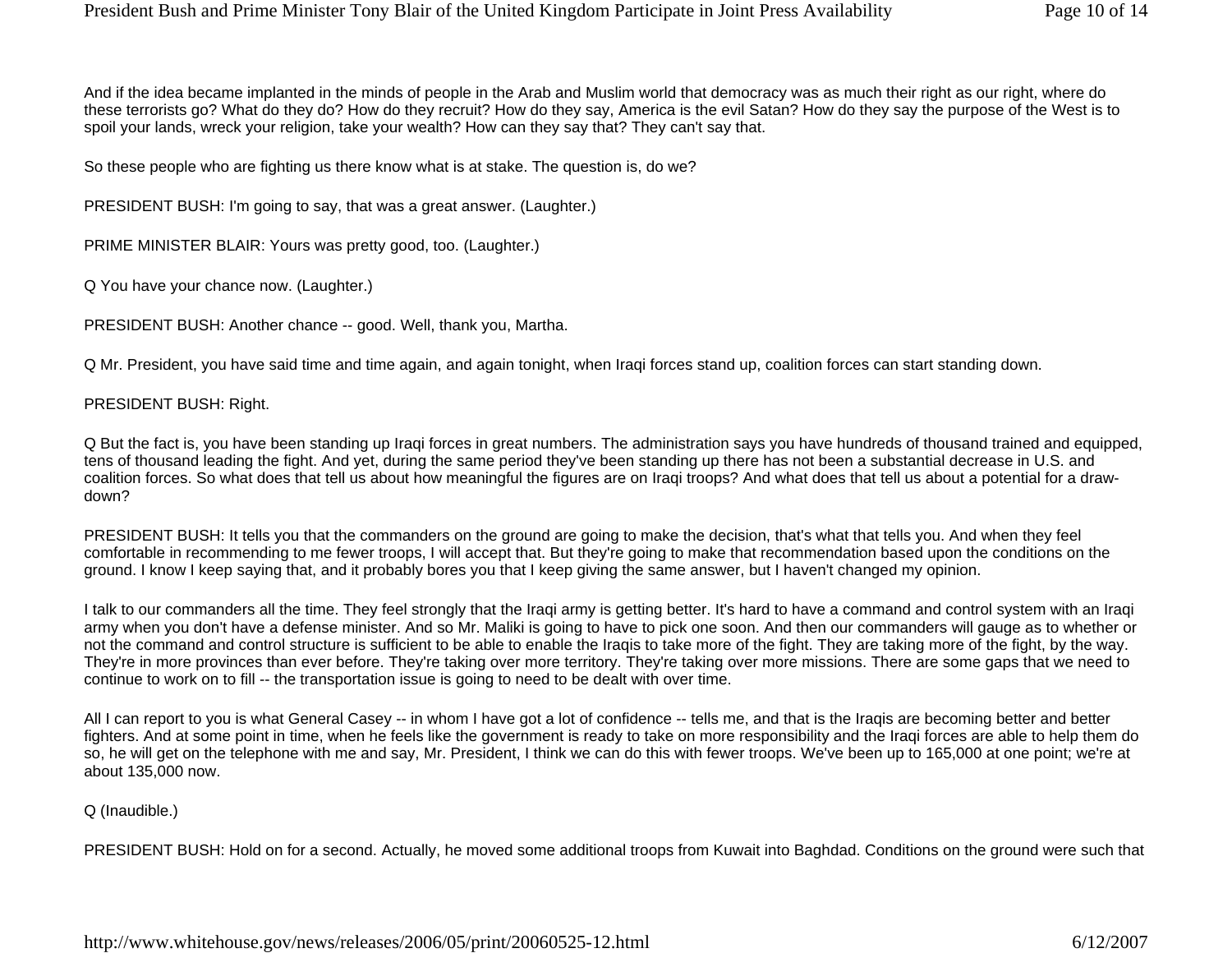we needed more support in Baghdad, to secure Baghdad, so he informed me, through Donald Rumsfeld, that he wanted to move troops out of Kuwait into Baghdad.

So these commanders, they need to have flexibility in order to achieve the objective. You don't want politicians making decisions based upon politics. You want the Commander-in-Chief making decisions based upon what the military thinks is the right way to achieve the objective. I've set the objective, it's clear for everybody -- a country that can sustain itself, defend itself and govern itself. And we're making progress on all fronts. But as to how many troops we have there will depend upon the generals and their commanders saying, this is what we need to do the job, Mr. President, and that's the way it's going to be so long as I'm standing here as the Commander-in-Chief, which is two-and-a-half more years.

PRIME MINISTER BLAIR: I spoke to General Casey and to our own General Fry in Baghdad on Monday. We sat down and talked this very issue through. And I think what you will find is that progressively there will be more and more parts of Iraq that are policed by the Iraqi security forces themselves, and their capability is improving. But I also think you will find probably over the next few months there will be a real attempt by the anti-democratic forces to test them very, very strongly. And remember, a lot of the attacks are now happening not on the multinational force, although those attacks continue, of course, but actually on the Iraqi forces themselves, on their police, on their army and so on. And the purpose, of course, of that is to deter them from the very buildup of capability that we want to see.

But over the course of the next few months, you will see progressively those provinces in Iraq coming under Iraqi control, and then, of course, it will be for the Iraqis to sort out that responsibility.

PRESIDENT BUSH: One thing, Martha, is that we want to make sure we complete the mission, that we achieve our objective. A loss in Iraq would make this world an incredibly dangerous place. Remember there is not only sectarian violence, a hangover from Saddam's era, but there is an al Qaeda presence, in the form of Zarqawi, who wants to sow as much havoc as possible to cause us to leave before the mission is complete.

Listen, I want our troops out, don't get me wrong. I understand what it means to have troops in harm's way. And I know there's a lot of families making huge sacrifices here in America. I'll be going to a Memorial Day ceremony next Monday paying tribute to those who have lost their life. I'm sure I will see families of the fallen. I fully understand the pressures being placed upon our military and their families. But I also understand that it is vital that we -- that we do the job, that we complete the mission. And it has been tough, it's been really tough, because we're fighting an unconventional enemy that is willing to kill innocent people. There are no rules of war for these people. But make no mistake about it, what you're seeing in Iraq could happen all over the world if we don't stand fast and achieve the objective.

No, I had the follow-up answer, you can't have a follow-up question. Nice try, though.

Q Prime Minister, this is possibly your last official visit to Washington as Prime Minister --

PRESIDENT BUSH: Wait a minute. (Laughter.) Back-to-back disses.

Q At least the beginning of the end of your particular special relationship. Will you miss the President? What will you miss about him? (Laughter.)

And for the President, what will you miss about Tony Blair, and what are you looking for in an eventual replacement?

PRESIDENT BUSH: Hmmm -- I'll miss those red ties, is what I'll miss. (Laughter.) I'll say one thing -- he can answer the question -- don't count him out. Let me tell it to you that way. I know a man of resolve and vision and courage. And my attitude is, I want him to be here so long as I'm the President.

http://www.whitehouse. gov/news/releases/2006/05/print/20060525-12.html 6/12/2007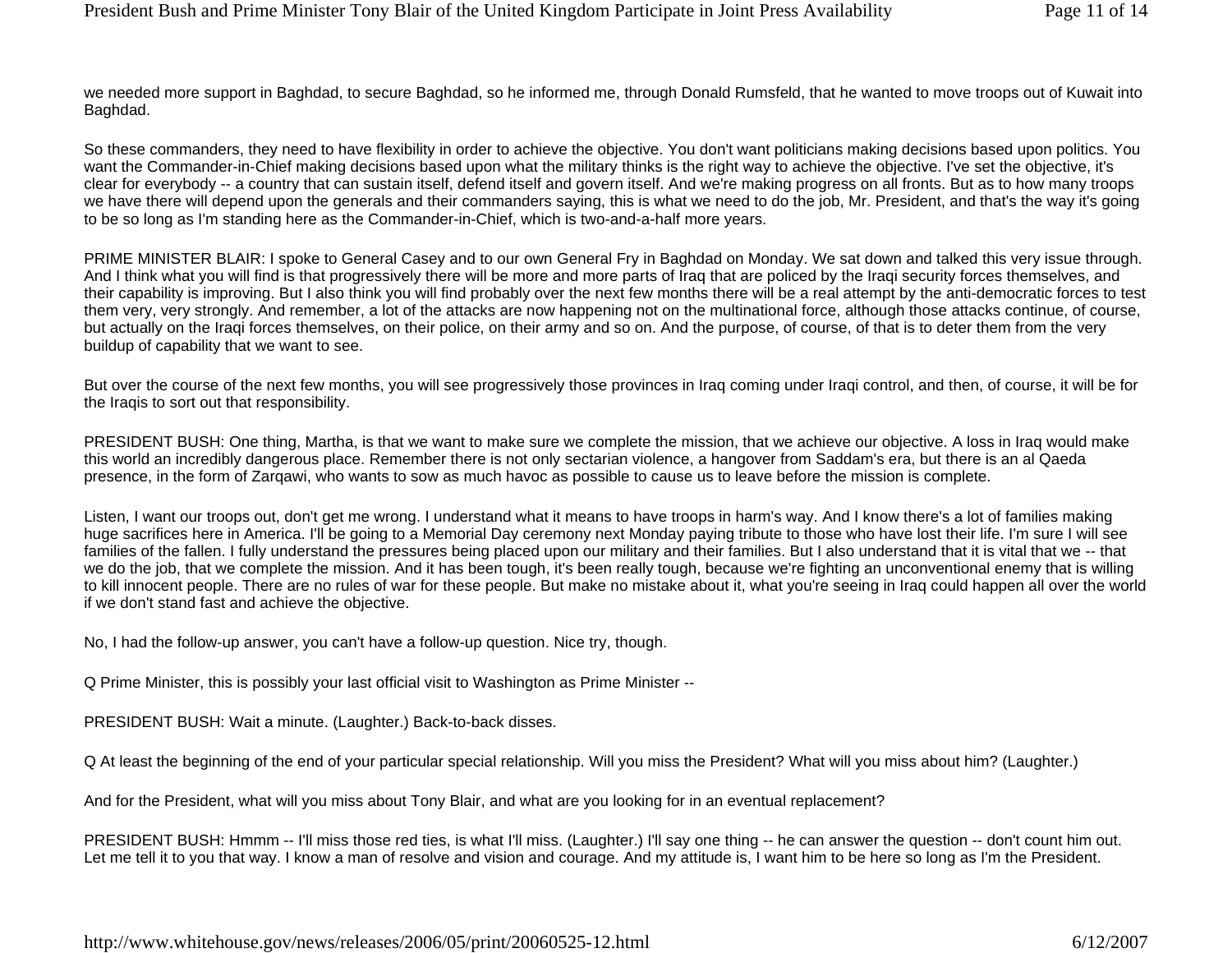PRIME MINISTER BLAIR: Well, what more can I say? (Laughter.) Probably not wise to say anything more at all. (Laughter.)

You guys, come on, I want you to -- the British delegation, ask a few serious questions. (Laughter.)

PRESIDENT BUSH: Right.

PRIME MINISTER BLAIR: Or we'll go on to one of you guys. (Laughter.)

#### PRESIDENT BUSH: Plante.

Q Perhaps I can change the mood. Mr. President, you talk about setting the objective. But our people, my colleagues on the ground in Iraq, say that when they talk to American troops, the rank and file, they say they don't believe that they've had enough to do the job. They say further that while the Iraqi army may be improving, there is absolutely no way to depend upon the police, who they say are corrupt and aligned with militias. All of this going on -- what reason is there to believe that the new government can do any better with these people than we've been able to do so far?

PRESIDENT BUSH: There are several tracks, Bill. One is the political track. I think it's very important for the Iraqi people to have a government that has been elected under a constitution they approved. In other words, the political track has been a vital part of having a country that can govern itself and defend itself.

There's a security track. And there's no question that there are a lot of Iraqis trained to fight, and many of them are good fighters -- 117,000 have been trained and equipped. There needs to be more equipment; no question about that. The Iraqis -- I think if you were get a -- at least the assessment I get, is that the Iraqi army is moving well along and they're taking more and more of the territory over in order to defend their country.

No question we've got a lot of work to do on the police. General Casey has said publicly that the year 2006 is -- is the year that we'll train the police up and running. Perhaps the place where there needs to be the most effective police force is in Baghdad. I just told you we're moving more troops in. There's a -- General Casey met today with the Prime Minister to talk about how to secure Baghdad. It's really important that Baghdad -- that a capital city become more secure. And there's plans to deal with the contingencies on the ground. All I can tell you is, is that we're making progress toward the goal.

PRIME MINISTER BLAIR: And I'd like to say something, again, about the discussions I had on Monday. I think that what is important is to try and get a sense of balance in this. Look, it would be completely foolish for us to say, there are no problems with either the police or the army, you've got a full force capability in the way that we want. And nobody is actually saying that.

It would also be wrong to turn it around the other way, though, even in respect to the police. I had quite a detailed discussion, not, in fact, with the generals, but some of the ordinary soldiers who -- British soldiers there up in Baghdad, and also with some of the people who are working with the police at the moment. And what they said to me is, yes, there are real problems to do with corruption in parts of the police force, but actually, there is also another side to it, which there are people who are really dedicated and really committed to a non-sectarian Iraq, who also are playing their part.

Now I think the whole question is whether this new government can then grip this in the way, in a sense, that only they can. You see, I think this is where, inevitably, over time, we have to transfer responsibility. And that is, of course, what we wish to do, and part of that is because it is easier for an Iraqi interior minister who is the product of an Iraqi-elected government, to go in and take the really tough measure sometimes that is necessary to sort some of these issues out.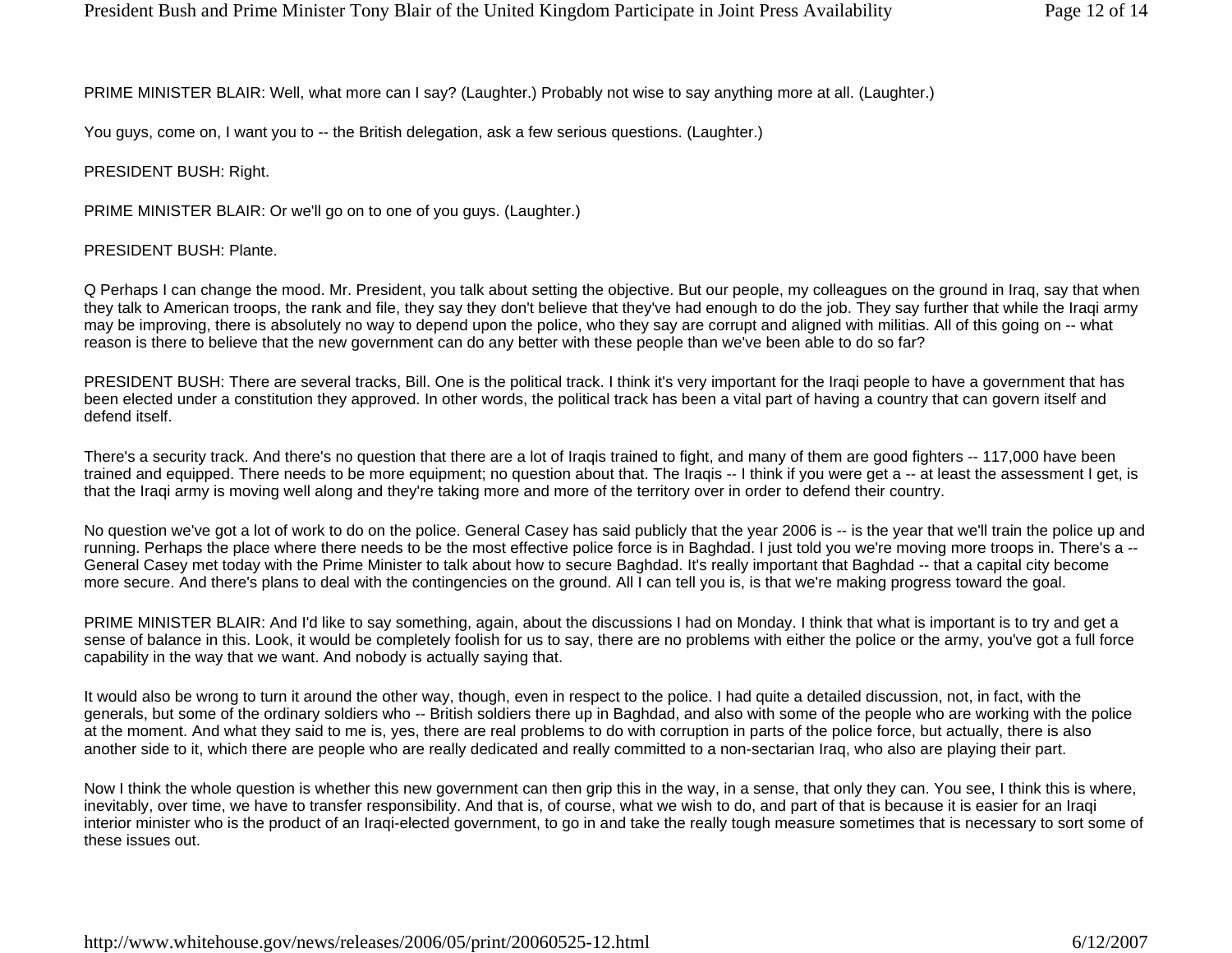But I can assure you of two things. First of all, there is another, more positive side to the Iraqi forces -- both the army, and in parts of the police, as well. And, secondly, the Iraqi government knows that this is the absolute prerequisite of success for them. It's just -- one of the ministers said to me, he said, you should understand, our state was a completely failed state; the police -- people didn't go to the police in Iraq if they had a problem under Saddam. They had a problem if they were in contact with the police because of the way the state was run.

And so you're talking about literally building the institutions of a state from scratch. And I don't think it's, in one sense, very surprising that it is both difficult and taking time. But I think that they do know that this is of vital importance for them to succeed. And I think that you may find that it is easier for Iraqis to do this themselves and take some of these measures necessary, than it is for us, although we would be there, obviously, in support of what they're doing.

Q Mr. President, you spoke about missteps and mistakes in Iraq. Could I ask both of you which missteps and mistakes of your own you most regret?

PRESIDENT BUSH: Sounds like kind of a familiar refrain here -- saying "bring it on," kind of tough talk, you know, that sent the wrong signal to people. I learned some lessons about expressing myself maybe in a little more sophisticated manner -- you know, "wanted dead or alive," that kind of talk. I think in certain parts of the world it was misinterpreted, and so I learned from that. And I think the biggest mistake that's happened so far, at least from our country's involvement in Iraq is Abu Ghraib. We've been paying for that for a long period of time. And it's -- unlike Iraq, however, under Saddam, the people who committed those acts were brought to justice. They've been given a fair trial and tried and convicted.

PRIME MINISTER BLAIR: I think inevitably some of the things that we thought were going to be the biggest challenge proved not to be, and some of the things we didn't expect to be challenges at all proved to be immense. I think that probably in retrospect -- though at the time it was very difficult to argue this -- we could have done the de-Baathification in a more differentiated way than we did.

I think that the most difficult thing, however, has been the determination of people to move against the democratic process in Iraq in a way that I think -- as I was saying a moment or two ago -- indicates our opponents' very clear view from a very early stage that they have to stop the democratic process working. And I think it's easy to go back over mistakes that we may have made, but the biggest reason why Iraq has been difficult is the determination of our opponents to defeat us. And I don't think we should be surprised at that.

Maybe in retrospect, when we look back, it should have been very obvious to us, and is obvious still in Afghanistan that for them, it is very clear. You know, they can't afford to have these countries turned round, and I think that probably, there was a whole series of things in Iraq that were bound to come out once you got al Qaeda and other groups operating in there to cause maximum destruction and damage. And therefore, I'm afraid in the end, we're always going to have to be prepared for the fall of Saddam not to be the rise of democratic Iraq, that it was going to be a more difficult process.

PRESIDENT BUSH: Mr. Prime Minister, can I buy you dinner?

PRIME MINISTER BLAIR: Certainly.

END 8:24 P.M. EDT

**Return to this article at:**

http://www.whitehouse.gov/news/releases/2006/05/20060525-12.html